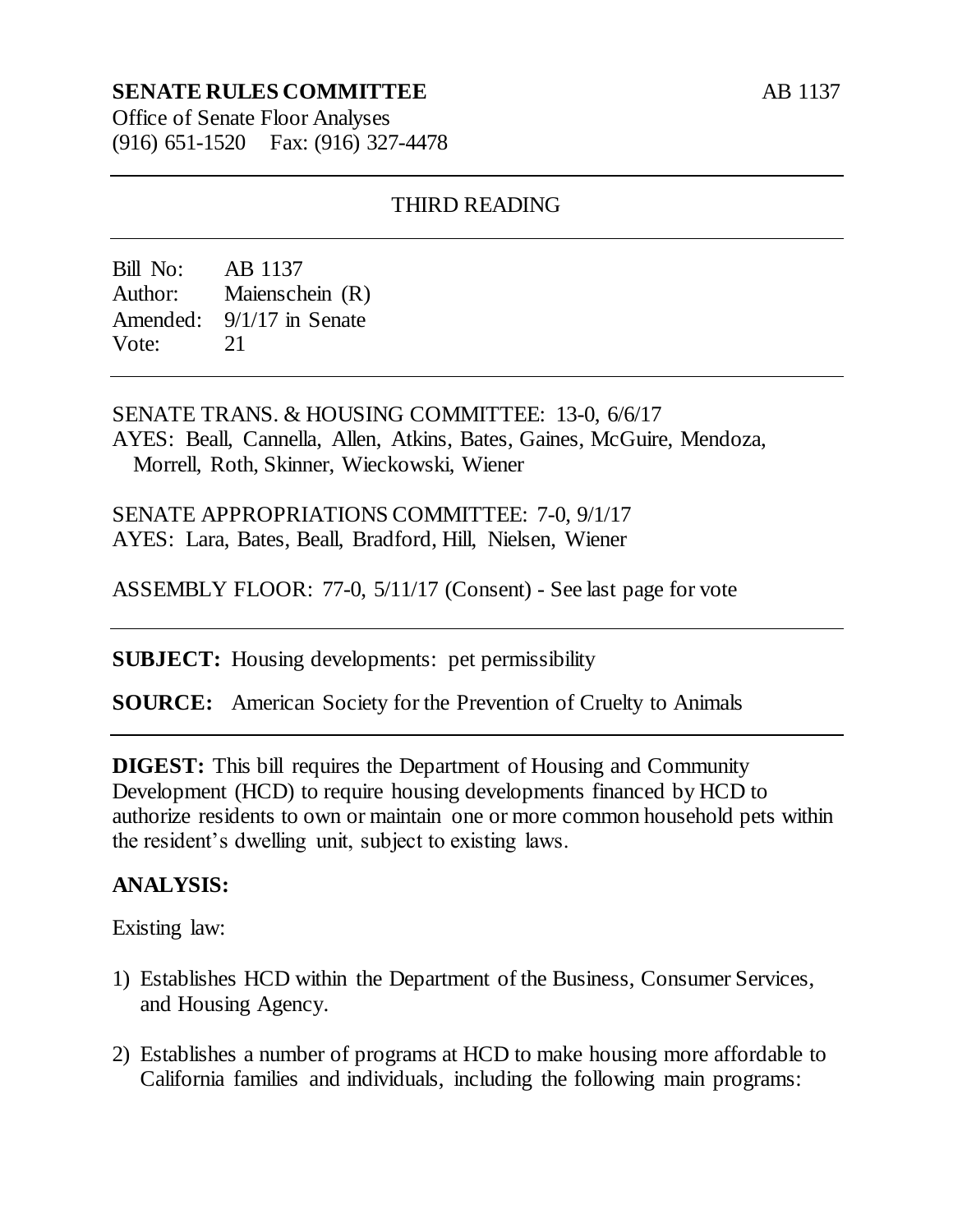- a) Multifamily Housing Program, which funds the new construction, rehabilitation, and preservation of permanent and transitional rental homes for lower income households through loans to local governments, non-profit developers, and for-profit developers.
- b) Joe Serna, Jr., Farmworker Housing Program, which funds the development of ownership or rental homes for agricultural workers through grants to local governments and non-profit organizations.
- c) CalHome Program, which funds downpayment assistance, home rehabilitation, counseling, self-help mortgage assistance programs and technical assistance for self-help and shared housing through grants and loans.
- 3) Requires reasonable accommodation for disabled persons, allowing individuals to have assistance to support animals through the Federal Fair Housing Act (FHA) and the California Fair Employment and Housing Act (FEHA).
- 4) Requires, pursuant to federal law, the federal Department of Housing and Urban Development (HUD) to have pet-friendly requirements for the housing it supports. These requirements include a pet-friendly requirement for any housing development that serves elderly or disable people and is subsidized or insured by HUD. Any public housing development financed by HUD has a petfriendly requirement.
- 5) Requires, under the Mobilehome Residency Law, that no lease agreement entered into, modified, or renewed on or after January 1, 2001, shall prohibit a homeowner from keeping at least one pet within the park, subject to reasonable rules and regulations of the park.
- 6) Requires, under the Davis Sterling Common Interest Development Act, that no governing documents shall prohibit the owner of a separate interest within a common interest development from keeping at least one pet within the common interest development, subject to reasonable rules and regulations of the association.
- 7) Allows, pursuant to federal law, public housing programs and housing programs to place reasonable limitations on the size, weight, and type of common household pets allowed in the project.

This bill:

1) Requires HCD to require each housing development financed after January 1, 2018 to authorize a resident of the housing development to own or otherwise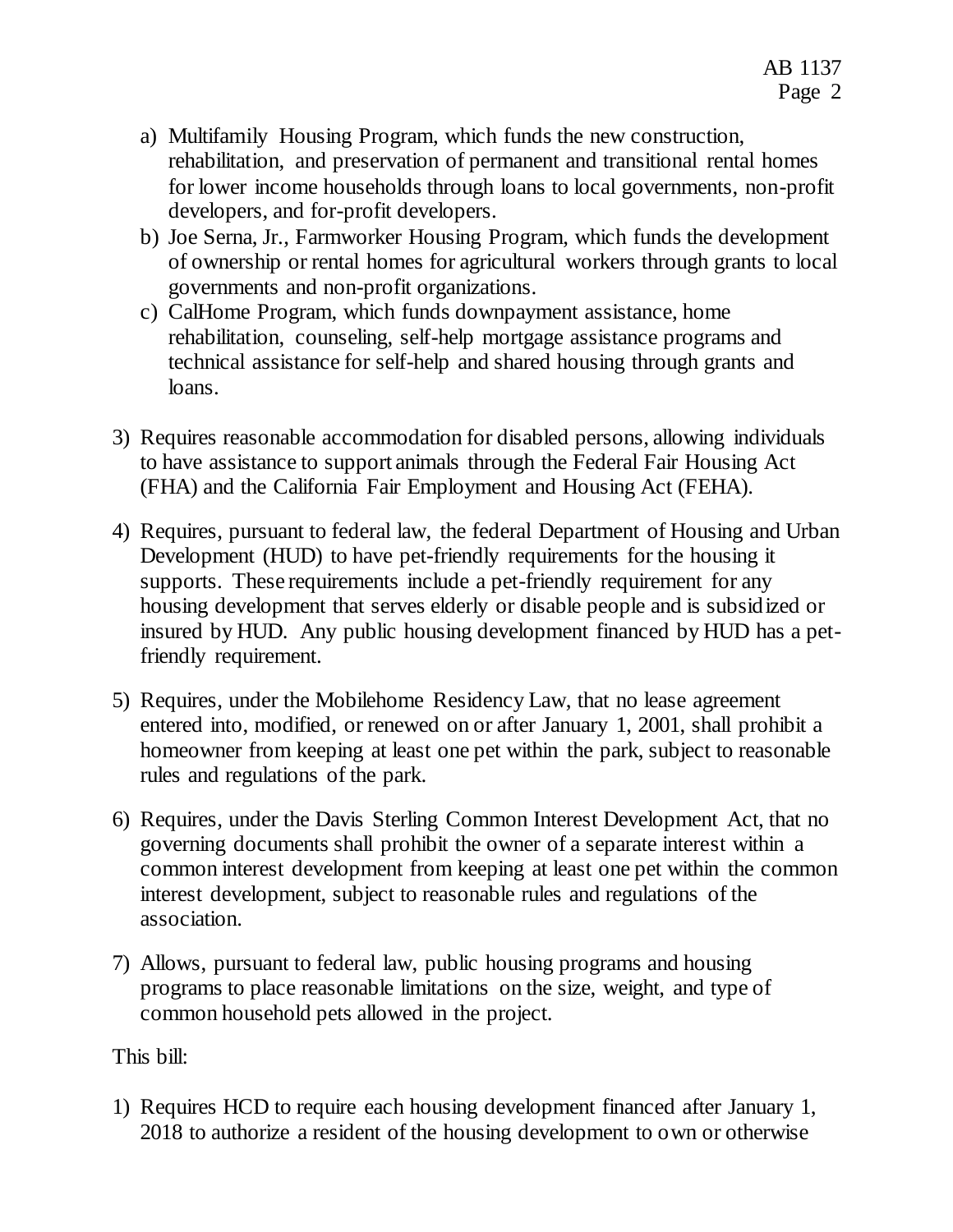maintain one or more common household pets within the resident's dwelling unit, subject to state laws and local government ordinances related to public health, animal control, and animal anticruelty.

- 2) Defines "common household pet" as a domesticated animal, such as a dog or cat, commonly kept in the home for pleasure rather than commercial purposes.
- 3) States that nothing shall be construed to limit or otherwise affect other statutes or laws that require reasonable accommodations to be made for an individual with a disability who maintains an animal to provide assistance, service, or support.

# **Comments**

- 1) *Purpose of the bill*. According to the author, California's housing crisis has far reaching implications for household struggling with rising housing costs. One lesser known but growing impact is to put families in a position in which they must choose between keeping their household pet and keeping a roof over their head. This trend is especially pronounced in high cost housing markets where evictions are prevalent, housing demand is high, and the availability of petfriendly housing is severely limited. In these cases, often the only choice is for families relinquish their family pet to the local shelter. This bill seeks to address this dilemma for that portion of low-income households that are fortunate to live in housing financed by HCD.
- 2) *Pets in housing*. The high cost of housing has had a growing impact on families with pets. A lack of pet friendly housing options has put some pet owners in a position of choosing between keeping their household pet or keeping a roof over their head. According to the author, in Los Angeles, county shelters are filled past capacity with approximately 170,000 animals being taken every year. The American Society for the Prevention of Cruelty to Animals (ASPCA) Safety Net program recently found that over 30,000 dogs and cats are in Los Angeles shelters because their families surrendered them due to problems with housing.

Contributing to this problem is the increase in financial evictions across the state, particularly in high cost housing markets. This puts emotional strain on families and burdens county shelters. A lack of pet friendly housing options is regularly cited as a reason that families relinquish their pet to local shelters.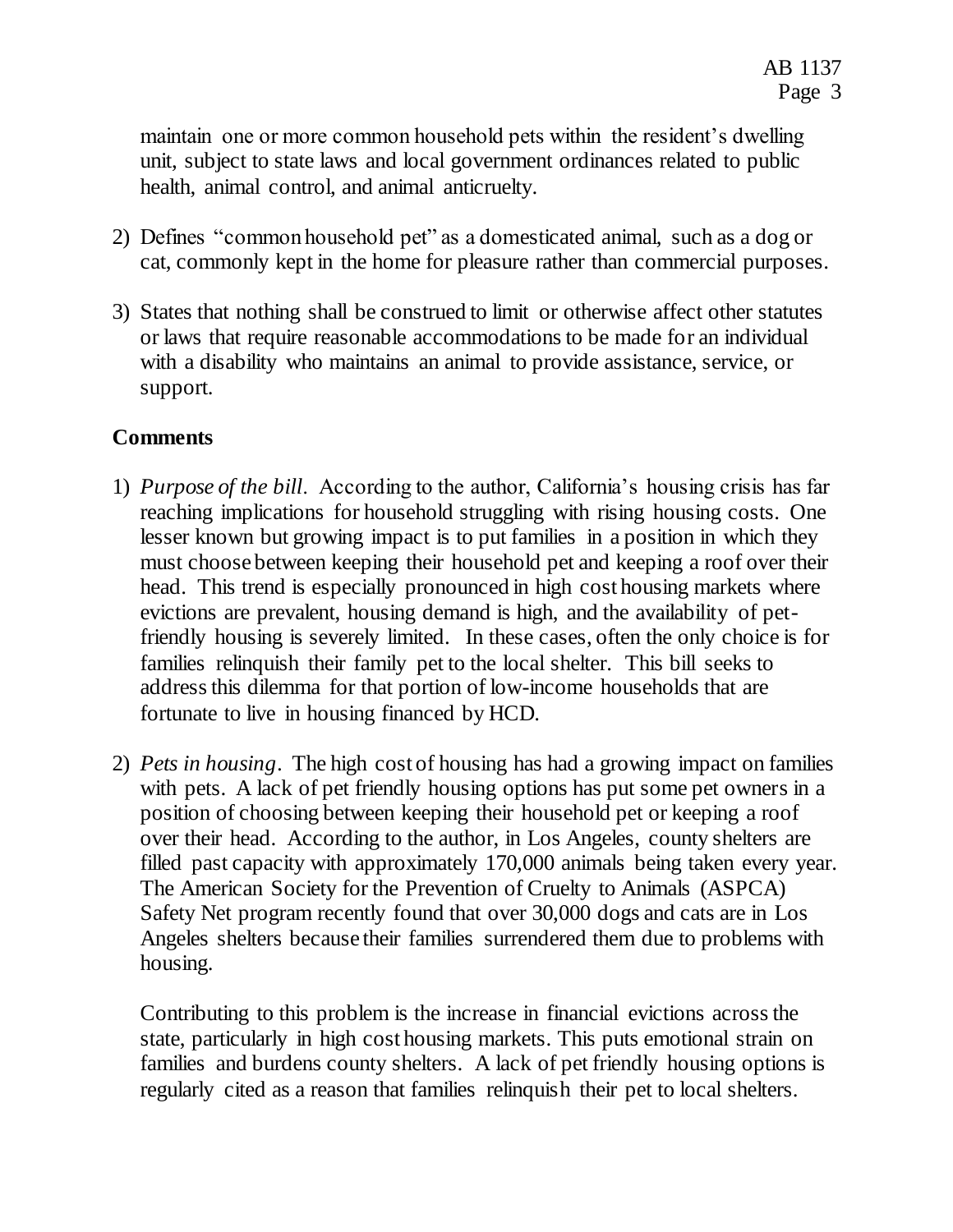Pets provide social and health benefits to families and individuals that they live with. According to the Centers for Disease Control and Prevention, pets have positive impacts at nearly every stage of life. They influence social, emotional, and cognitive development in children and promote an active lifestyle. They also provide emotional support, improve moods, and contribute to the overall morale of their owners, and promote socialization among the elderly and disabled. Studies have also shown that people with pets tend to have lower blood pressure, cholesterol, and triglyceride levels.

Developers of affordable housing generally strive to address multiple aspects of a household's quality of life. The benefits provided by pets are consistent with goals to holistically address the social, economic, and health outcomes for residents of affordable housing. Not only does pet friendly housing promote happier and healthier families, but it reduces the financial burden to shelters and the public.

This bill requires HCD to develop regulations to authorize a resident of housing developments financed by HCD to own or otherwise maintain one or more common household pets within the resident's dwelling unit, subject to existing laws.

3) *Appropriations Amendments.* This bill was amended in the Senate Appropriations Committee to remove a requirement for HCD to draft a pet friendly housing regulation.

**FISCAL EFFECT:** Appropriation: No Fiscal Com.: Yes Local: No

According to the Senate Appropriations Committee, minor and absorbable HCD costs to ensure housing developments allow residents to own one or more household pets. (General Fund)

# **SUPPORT:** (Verified  $9/1/17$ )

American Society for the Prevention of Cruelty to Animals (source) Beagle Freedom Project Best Friends Animal Society Brock Real Estate California Animal Control Directors Association California Rural Legal Assistance Foundation ConAm Management Corporation – Southern California Affordable Domus Development